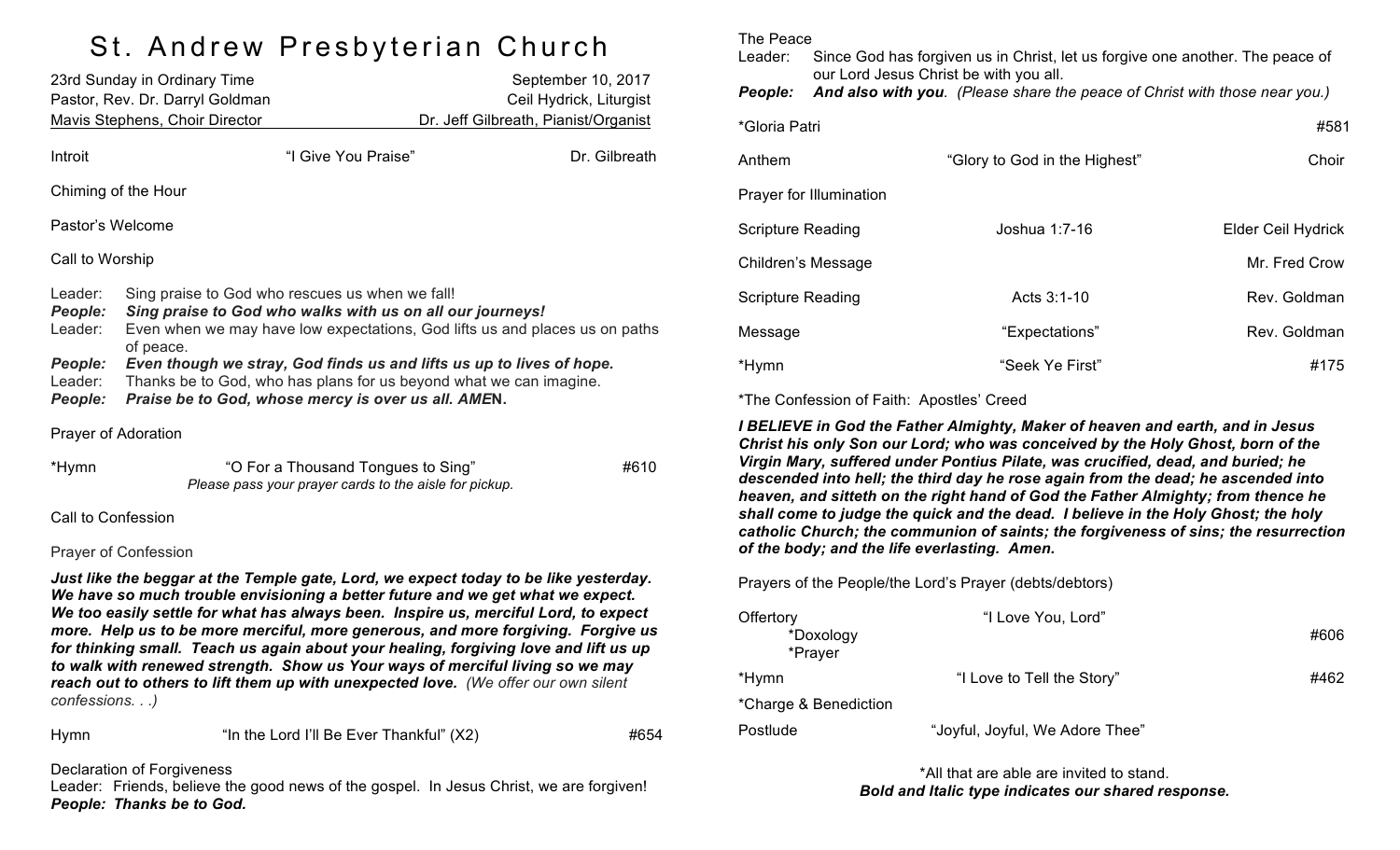## *To Our Visitors & Guests:*

**Welcome!** It is a blessing to have you in worship with us today! We invite you to consider membership in St. Andrew Presbyterian Church. The pastor and elders will be available following the service to answer any questions you may have. If you are a first time visitor, we would like to take you to lunch, so don't run out on us. *There is a place for you here. We are delighted to have you with us today!*

| St. Andrew Elders & Ministry Teams 2017 | Chairperson |
|-----------------------------------------|-------------|
|                                         |             |
|                                         |             |
|                                         |             |
|                                         |             |
|                                         |             |
|                                         |             |
|                                         |             |
|                                         |             |
|                                         |             |
|                                         |             |
|                                         |             |

## Wel come to



September 10, 2017 - 10:00 a.m.

**Wednesday Activities** 6:00 PM Potluck Supper 6:30 PM Classes for all ages 7:30 PM Choir Rehearsal

Rev. Dr. Darryl Goldman Darrylgoldman@gmail.com 3310 Danville Rd. SW Decatur, AL 35603 *256-355-6310 or (256) 520-1771 churchoffice@standrewdecatur.org* www.standrewdecatur.org

*Scripture Reading, Ceil Hydrick: Joshua 1:7-16*